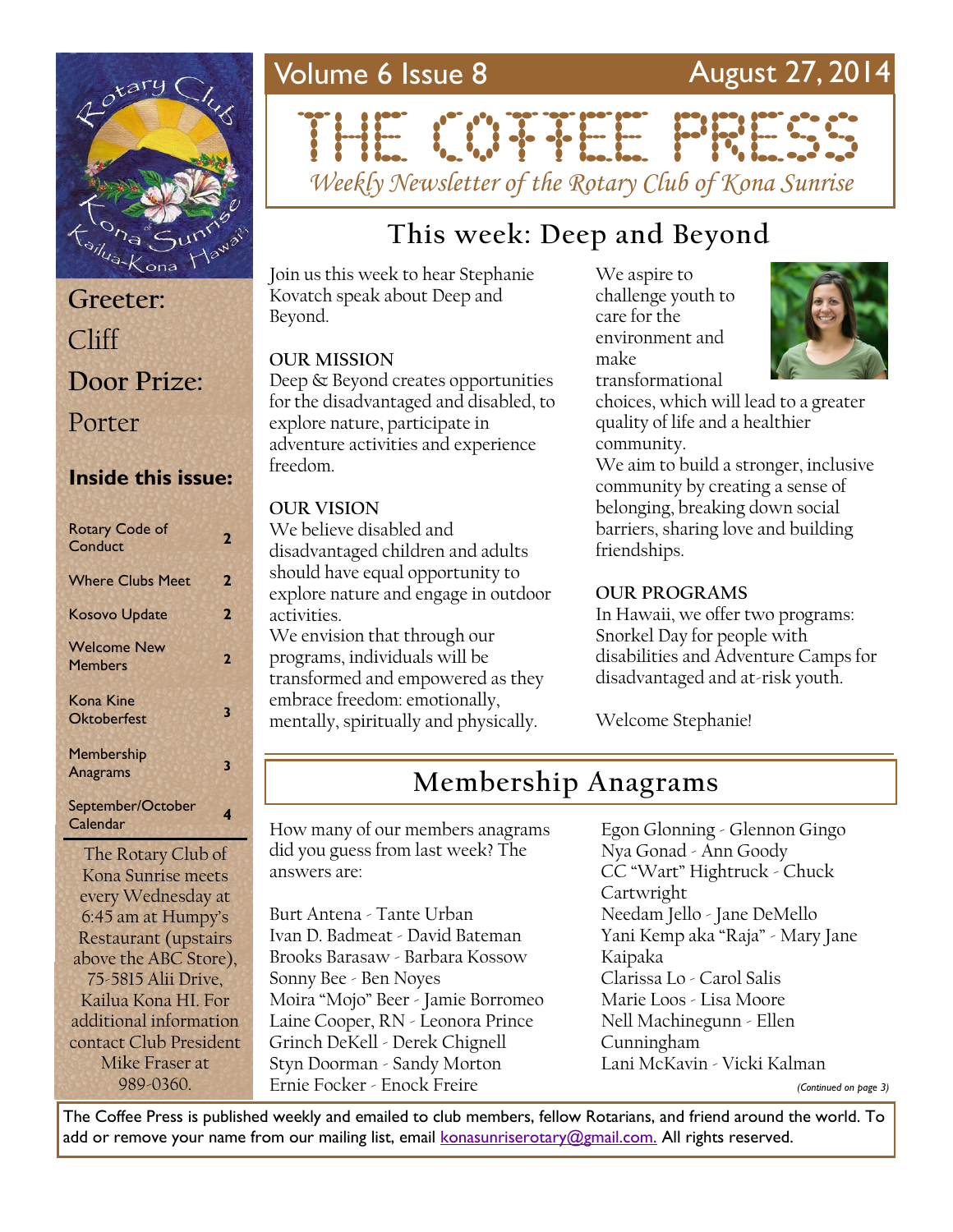### **Page 2 Page 2**

# **CODE OF CONDUCT**

#### **As a Rotarian, I will:**

\$49,,422

1. Act with integrity and high ethical standards in my personal and professional life;

2. Deal fairly with others and treat them and their occupations with respect;

3. Use my professional skills through Rotary to mentor young people, help those with special needs, and improve people's quality of life in my community and in the world;

4. Avoid behavior that reflects adversely on Rotary or other Rotarians;

5. Not seek special business or professional advantages from other Rotarians.

# **ROTARY Update on Kosovo Global Grant Project**

As of August 25, 2014 the Global Grant project for Kosovo has raised \$48,022.00 and is being supported by thirteen Rotary Clubs from around the world. Our club is the lead club on this project, working with the Rotary Club of Prishtina **International** 

This project is projected to provide water and sanitation to 10

elementary schools, for about 4,200 students.

Mahalo to Cliff Kopp, Vicki Kalman, Derek Chignell, Bill Cliff - and everyone else who has put in hours and hours of work to make the clubs first Global Grant project to make it happen!



## **Welcome New Members**



District Governor Laura Steelquist had the honor of inducting two new members to our club at the meeting last week.

The membership of the Rotary Club of Kona Sunrise now stands at  $29!$ 

Mahalo DG Laura for doing the honors for

Pictured left to right: Club President Mike; KC Mahoney, sponsor of these new members! Jane DeMello; Jane DeMello; DG Laura Steelquist; Carol Salis; Bev Fraser, sponsor of Carol Salis.

**Rotary Club of Kona**, Every Thursday at noon, King Kamehameha Kona Beach Hotel **Rotary Club of Kona Mauka,** Every Tuesday at noon, Teshima's Restaurant, Honalo **Rotary Club of North Hawaii,** Every Wednesday at noon, Anna's Ranch, Waimea **Rotary Club of Hilo,** Every Friday at noon, Hilo Hawaiian Hotel **Rotary Club of Hilo Bay,** Every Wednesday at 6:45 am, Hilo Yacht Club **Rotary Club of South Hilo.** Every Tuesday at noon, Hilo Hawaiian Hotel **Rotary Club of Volcano,** Every Thursday 7:00 am, KOA Room at Kilauea Military Camp in Hawaii Volcano National Park. Come before 7 for breakfast. R**otary Club of Pahoa Sunset,** Every Tuesday at 5:30, Luquin's Restaurant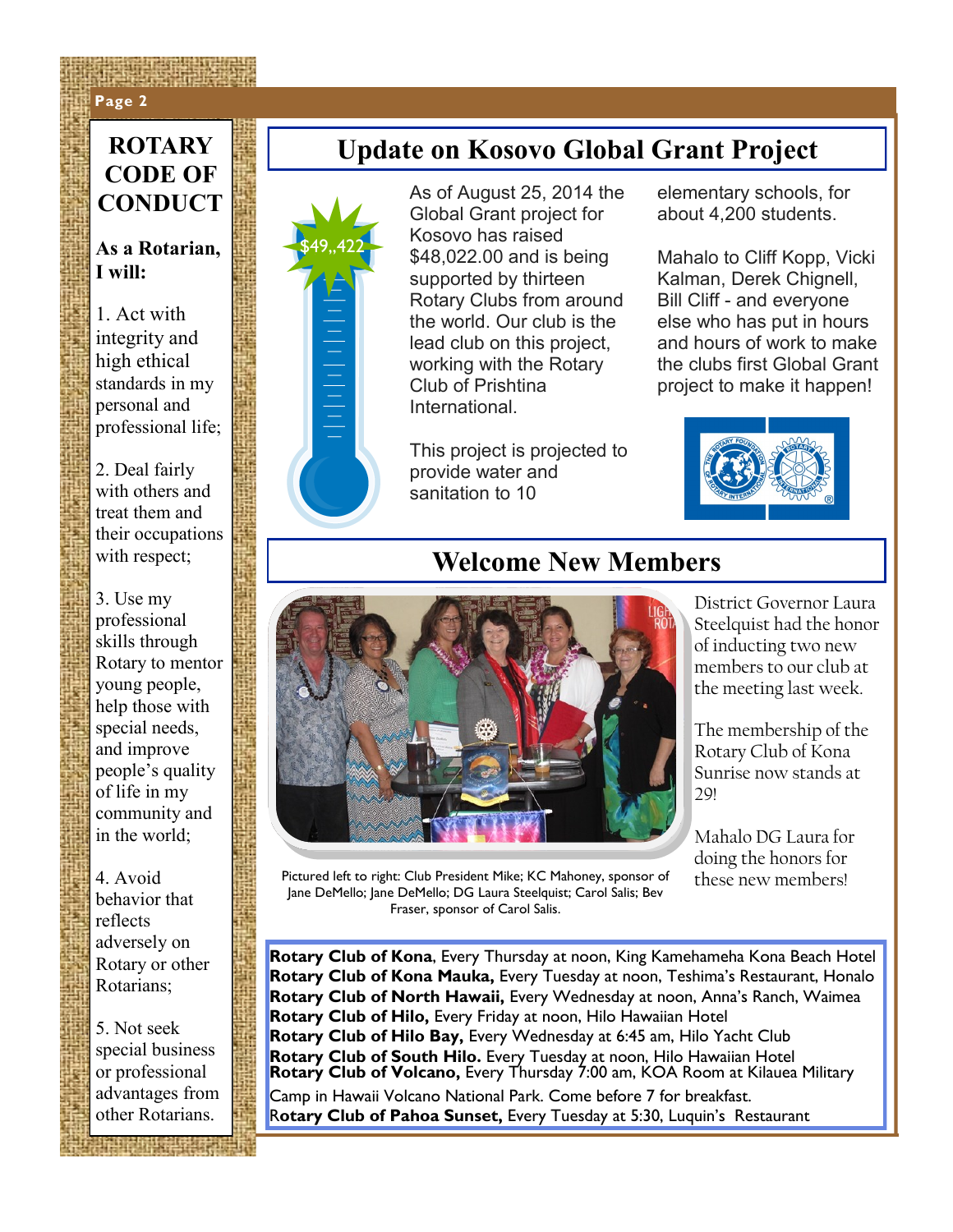**Page 3**

## **Member Anagrams - continued**

*(Continued from page 1)*

H.I. McMatt - Mitch Tam Nissel Moons - Les Simonson Honey Pianolink, MA - Kapioloani Mahoney Redwolf P. Pickford - Clifford Drew Kopp Red Overpriest - Porter DeVries Brave Serf - Bev Fraser Markie Serf - Mike Fraser Snively Waso - Sylvia Owens Jack Wozak - Kaz Jackow Emma Yik - Mike May Simone Zejj - Jose Jazmin

Bonus VIP - Tess A. Ultraquiet - **LAURA STEELQUIST… AND WE HAD SEVERAL LAURA STEELQUISTS AT OUR MEETING LAST WEEK!!**



# **Kona Kine Oktoberfest**

To all members:

We can't do it alone which is why we are the "little club that can". Together we manage to do huge things. This year we have so many projects underway. There is so much to do but with all of us pushing and pulling in one direction we can move a mountain. Coming up so fast is the Oktoberfest event. To be a success we need to put on a quality event and have a couple of really interesting auctions (plus selling it out). The live auction will feature 10-12 bigger ticket items and the silent auction will have a table of about 50 wildly varied but fun items to be sold. The trick to having strong bidding is to find interesting items. We can use anything from gift certificates for dining or activities, unusual collectors' items, antiques, just about anything you can imagine. Finding those items that get attention and bids will take everyone's help. Do you know someone who manages or owns a business in HI? Can you ask them if they will support the event? How about someone you know who can offer a service, can you ask them to donate that? Think out of the box.

A request letter will be available at the meeting as you send them out please keep track of the people/businesses so that we can maintain a

master list.

If you have any questions about what would make a great auction item please feel free to email Ann.

Many thanks from the Oktoberfest Committee Sylvia, Ann, MJ and Cliff